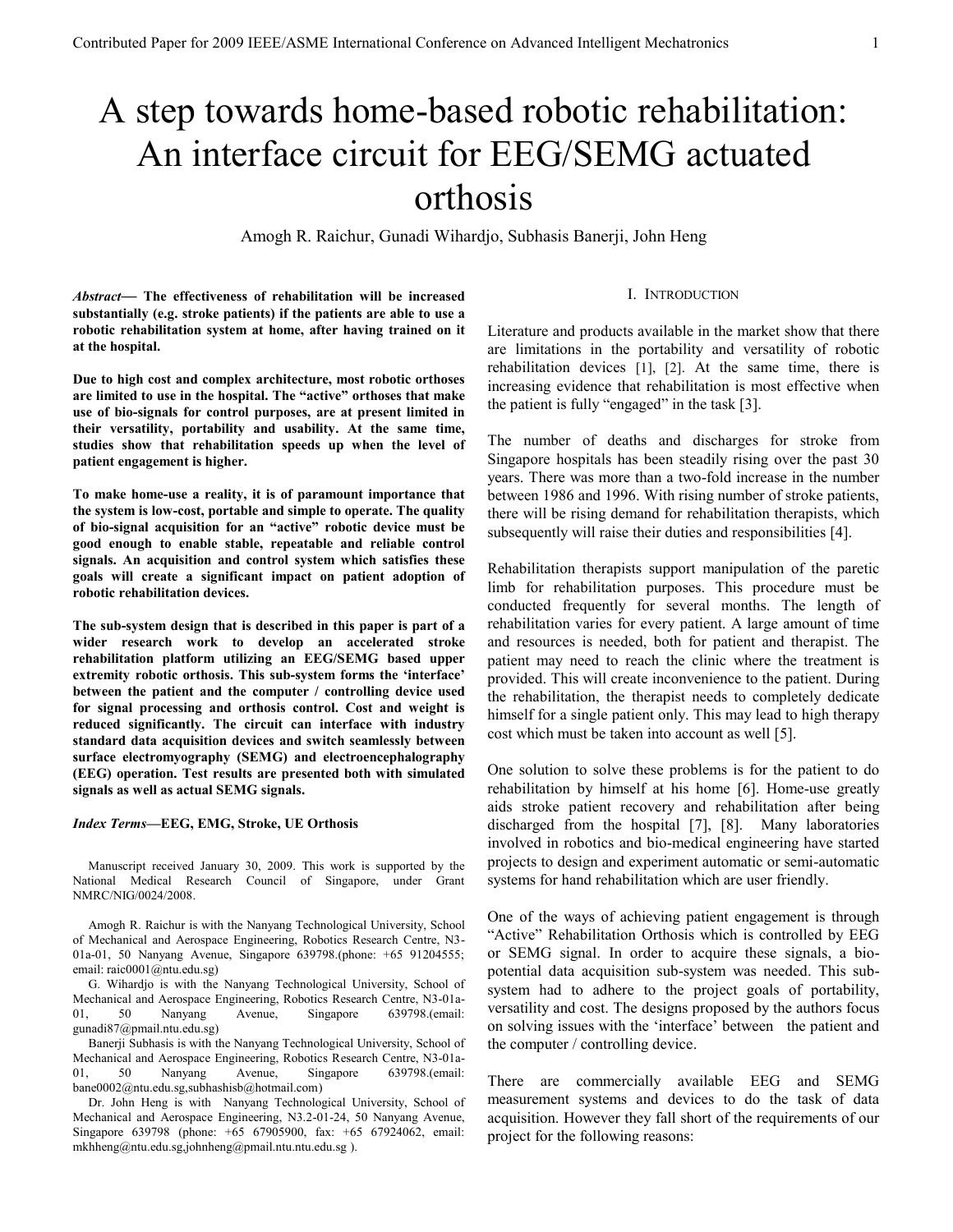- 1) They are limited in the functionality of recording multiple types of bio-potentials (eg.  $EEG$ ,  $SEMG$ ) Electrocardiogram (ECG))
- 2) They are bulky and are problematic for portable operation.
- 3) They are complex to operate.
- 4) They are very expensive (several thousand dollars).
- 5) Most of these devices operate only with proprietary software and there is very limited support provided for development of third-party applications. This is a critical shortcoming because it leads to an integration problem in the orthosis platform development.

It was decided to tackle hardware shortcomings by innovative circuit design with low cost and complexity. Software issues could be greatly reduced by adopting LabView 8.0 (From National Instruments Corporation, USA) as a development platform for the entire project.

## II. SYSTEM DESCRIPTION

It has been established that bio-potentials like SEMG and EEG require faithful amplification before they can be captured [9]. There are inherent differences between the two types of signals (EEG signals are much smaller in magnitude than SEMG, in the range of  $\mu$ V as compared to mV. They also lie in a different frequency range). Due to this fact, some part of the acquisition circuitry is different for the individual signal types. This can be seen in Fig. 1 which describes the proposed DAQ (Data Acquisition) system.



Fig. 1. Interchangeable SEMG / EEG DAQ System Block Diagram

The bio-potentials (SEMG or EEG) from the patient are picked up by the electrodes (Ag-AgCl type) and passed through the Protection Circuit. Ag-AgCl electrodes are chosen since they provide a stable transition with low noise and are easily available commercially [10]. This circuit protects the user from failing circuitry, and also protects the circuits downstream from electrostatic discharge [11], [12], [13]. There are capacitors which suppress radio-frequency signals

that might enter the cable. A network of double-diodes and resistors perform the protective functions. After the protection circuit, the bio-signal gets amplified with a gain factor of 12 by a high quality instrumentation amplifier.

One of the problems of recording SEMG or EEG is that the measured signals are often corrupted by low and high frequency interferences [14]. Amplification is carried out in several stages, as a result of which the design of the first stage becomes crucial. If it is not designed well, the system will pick up more noise which will be amplified further by the following stages. This will cause highly undesirable distortion of the signal to be monitored. An instrumentation amplifier is hence used in the first stage due to its various advantages suitable for medical instruments [15].

The instrumentation amplifier is connected in differential mode due to the benefits of common-mode noise reduction and improvement in signal to noise ratio. It amplifies the EEG and lowers the impedance, making it less sensitive to noise [15].

The ICs (Integrated Circuits) that were considered for this job were AD620, AD622 (From Analog Devices, Inc.) and INA118, INA114 (From Burr-Brown semiconductor). They have similar performance and are recommended for use in medical instrumentation. The following table shows a simple comparison based on the major parameters of input impedance, Common-mode Rejection Ratio (CMRR), and power-consumption (based on quiescent current).

TABLE I COMPARISON BETWEEN AD620, AD622, AND INA118

| Type          | Input Imp.<br>(Differential)         | CMRR (Min) | <b>Ouiescent I</b> |
|---------------|--------------------------------------|------------|--------------------|
| AD620         | $10\ 2 \text{ G}\Omega\ 2pF$         | 100dB      | $0.9 \text{ mA}$   |
| AD622         | $10  2 \text{ G}\Omega  2pF$         | 66 dB      | $0.9 \text{ mA}$   |
| <b>INA118</b> | $10  2 \text{ G}\Omega  1 \text{pF}$ | 110dB      | $0.35 \text{ mA}$  |

AD620 was chosen as it proved to be a good balance between cost and performance. The AD620 is a low cost, high accuracy instrumentation amplifier that requires only one external resistor to set gains of 1 to 1000.

What follows is a Multiplex/De-multiplex system of Active filters that provide the 'interchangeable' property of this circuit.

Two sets of Quad 2:1 analog switch ICs form the multiplex/demultiplex system which allows the user to choose if each channel acts as an EEG or SEMG channel. This is achieved by providing digital control signals to the analog switches and channelizing the bio-signal from the instrumentation amplifier stage to the appropriate Active Filters (EEG or SEMG). These control signals are provided from the USB-6259.

Each active filter section consists of a High Pass (HP) and Low Pass (LP) filter circuit. The high-pass filters not only remove DC offset voltages (due to occasional electrode polarization) [11], but also suppress movement artifacts (usually below 10Hz) for SEMG signals. The low-pass filters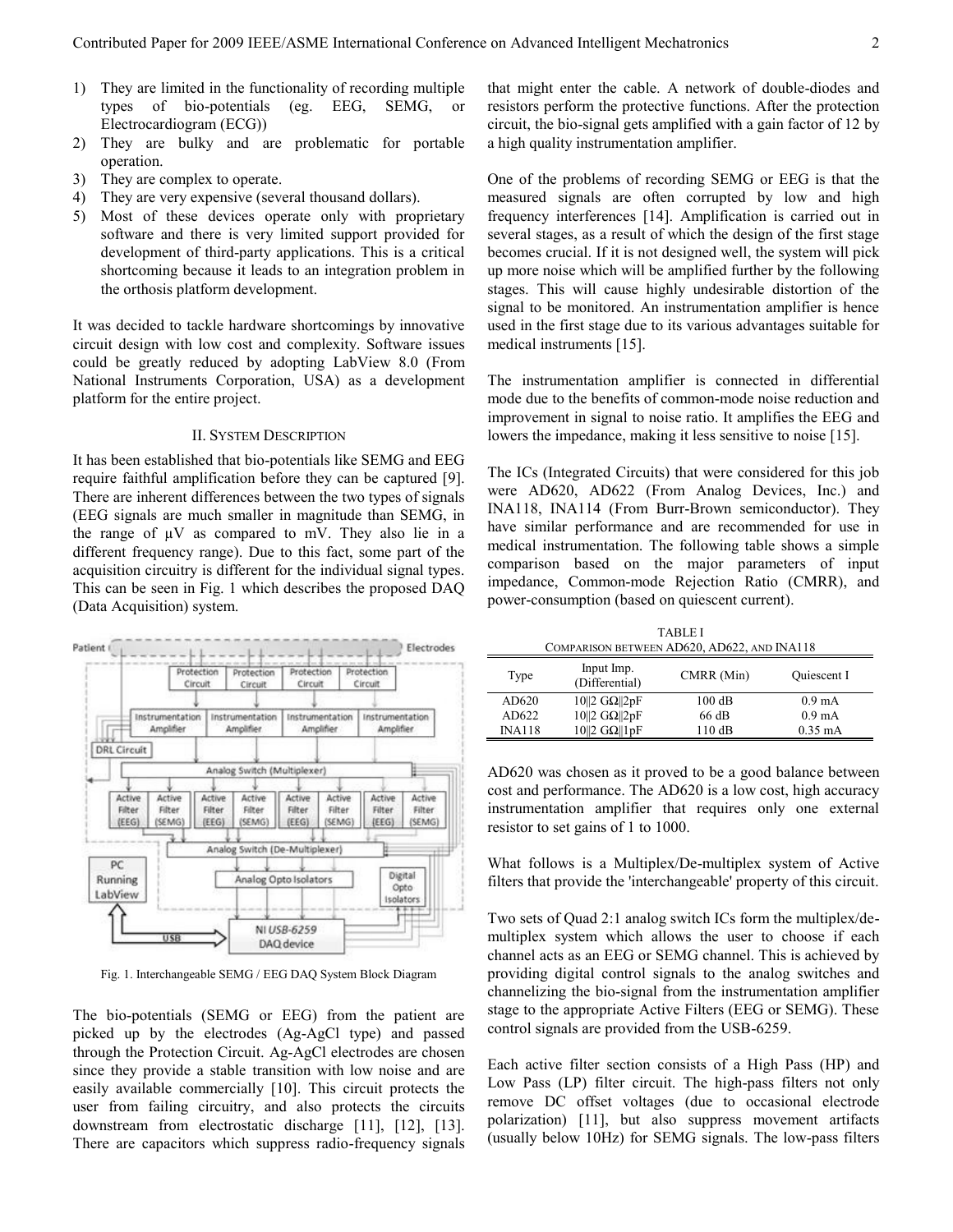remove unwanted high-frequency noise and ensure higher quality bio-signal capture. Being 'active' filters, these stages also provide additional amplification which brings the biosignals to a level that can be detected by the USB-6259 and displayed/analyzed in LabView 8.0.

The maximum signal amplification or gain value for our circuit is about 20,000 for EEG signals and 200 for SEMG signals. The system was designed to provide a maximum peak-to-peak output of 4V to the NI USB-6259. This means that the range for differential EEG signals detectable is 0-200uV and that for SEMG signals is 0-20mV. The actual gain values obtained by using the component values obtained from FilterPro were 1108 to 1630 (for EEG filter).

The HP and LP filters designed around op-amps have unique purposes, some constitute to the EEG filtering section and some constitute to the SEMG filtering section. Potentiometers are provided for variable gains on the EEG and SEMG filters respectively. The IC is TLC279 (LinCMOS precision quad operational amps) from Texas Instruments Inc. USA.

|                  | TABLE II<br><b>GAIN ACHIEVED AT EACH STAGE</b>                                                              |                                             |
|------------------|-------------------------------------------------------------------------------------------------------------|---------------------------------------------|
| Part Name        | Characteristics                                                                                             | Gain                                        |
| Pre-Amplifier    | Differential Input Impedance:<br>$10\ 2 \text{ G}\Omega\ 2pF$<br>$CMRR:100$ dB<br>Quiescent Current: 0.9 mA | 12                                          |
| High Pass Filter | 2nd-Order Butterworth Filter<br>Cutoff Frequency: 0.16 Hz (EEG)<br>Cutoff Frequency: 10 Hz (EMG)            | 64 (EEG) or 4<br>(EMG)                      |
| Low Pass Filter  | 2nd-Order Butterworth Filter<br>Cutoff Frequency: 0.16 Hz (EEG)<br>Cutoff Frequency: 10 Hz (EMG)            | 1024 to 1664<br>$(EEG)$ or 8 to<br>16 (EMG) |

The outputs of both these filtering sections are then given to the de-multiplexing block. Similarly from the other 3 channels there are 6 other outputs going to the de-multiplexing block.

A de-multiplexing system was introduced between the filters and isolation circuitry to collect the signals back again after filtering. As a result, at any given time a channel would act as an EEG channel or SEMG channel depending on which filtering block the multiplex/de-multiplex system routes the analog input signal from the instrumentation amplifier.

This system is implemented using the 4 ICs MAX4619 (triple SPDT CMOS analog switches From Maxim – Dallas Semiconductor). Two of them are used for multiplexing 4 input channels to 8 filter inputs and the other two are used to de-multiplex analog data from 8 filter outputs to 4 isolation circuit inputs. It should be noted that 4 such ICs actually provide the ability to multiplex/de-multiplex up to 6 channels (only 4 channels were used in this case).

Below the signal amplifiers and the filters, sits a third amplifier circuit pointing the other way, sending a signal to the patient. This is the 'right-leg' driver. It got its name for historical reasons. The driver was previously only used by ECG meters, which measure the electrical activity in the heart. During ECG sessions, the driver (also abbreviated DRL, for Driven Right Leg) is attached to the right leg, as far away from the heart as possible [16]. The purpose of the DRL is to reduce common-mode signals such as 50/60Hz mains hum, by cancelling them out. It can attenuate mains hum up to 100 times more than the instrumentation amplifier can do by itself [17], [18]. The electrode attached to the DRL can also be attached to the patient"s arm.

After the amplification and filtering, the bio-signals are ready for acquisition by the USB-6259. The interface circuit is electrically isolated from the USB-6259 as well as external power sources using opto-couplers and a DC-DC converter. Not shown in the diagram is the power supply section which powers the entire system.

The USB-6259 prominently features as many as 32 analog input terminals, 4 analog output terminals, 32 digital pins, 16 bit A-D converters and two 32-bit counters [19]. 8 of the analog input terminals are used for connecting to the interface circuit (2 sets of 4 channel circuits). 8 digital output pins are also connected to the interface circuit to control the working mode (SEMG or EEG) of each channel. The acquisition of signals and control of the circuit is handled through programs written in the LabView software. The USB-6259 communicates with a PC running LabView 8.0 through a Universal Serial Bus (USB) cable. The signals acquired are then displayed and analyzed through LabView.

Fig. 2 shows the physical representation of the interface circuit development.



Fig. 2. EEG/SEMG interface circuit PCB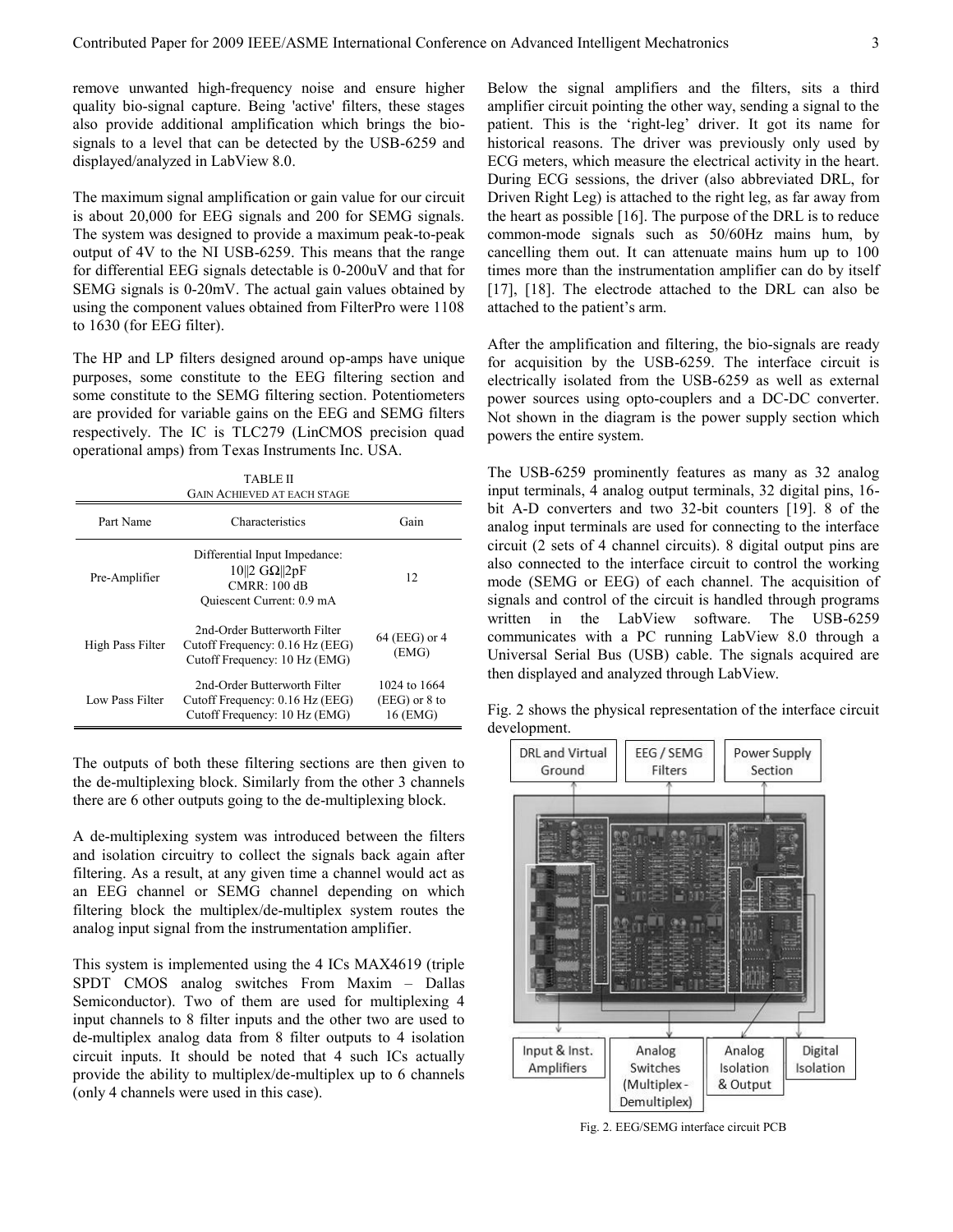# III. RESULTS

A trial experiment was conducted by generating signal in LabView 8.0 (running on Windows XP, Pentium 4 PC with 1.5 GB RAM) and give input to the circuit through the Analog Outputs of the USB-6259. The frequency of this signal was varied over a range which covers the expected range of SEMG signals. The outputs from the circuit were measured and gain calculations were made in LabView. The frequency response of the circuit boards was then plotted in LabView (Fig. 3).



Fig. 3. Frequency response of actual PCB in SEMG mode

A negligible amount of distortion was observed in the curve, due to the effects of real-world measurement conditions like sampling noise of DAC in the 6259 and random environmental noise.

The cut-off frequencies are indicated by the circles on the graph. The gain at the lower cut-off frequency (10 Hz) is approximately *150*, while at the higher cut-off frequency (500 Hz) it is about *125*. Between them, which is the expected range whereby the SEMG signal would present  $(10Hz - 500 Hz)$ , gain of the system is approximately *200*. This is an acceptable performance for SEMG measurements [20].

The EEG mode of the circuit would have to be tested by scaling down the analog output test signal generated by the USB-6259 into the  $\mu$ V range. We chose not to directly generate output in  $\mu$ V signal for stability purpose. A 1/1000 Voltage divider circuit was added to the USB-6259 Analog test signal. This arrangement would provide  $\mu$ V signals from mV signals.

This was observed in a short test in which the signal generated by the USB-6259 was 100 mV, 20 Hz signal and theoretically the voltage divider should have given a  $100 \mu V$ ,  $20 \text{ Hz}$ . Practically, the following figures illustrate the effects of noise on the  $\mu$ V test signal. Fig. 4 shows the mV signal given to the voltage divider circuit, while fig. 5 shows the actual noise affected signal that is fed to the circuit operating in EEG mode.



Fig. 4. Input to 1/1000 voltage divider circuit for EEG Circuit test



Fig. 5. Noise affected output of 1/1000 voltage divider

The distortion due to noise is clearly eminent on the output of the voltage divider. This variability and uncertainty in input makes it difficult for designing an automated test routine (as in the SEMG case).

In spite of this critical issue, the EEG performance of the circuit could still be approximated by analyzing its amplified and filtered output. In the wider "Active" orthosis project for which the sub-system is being designed, the use of quantitative EEG analysis is significant for detection of triggers and condition of the patient [21], [22], [23]. In most quantitative EEG applications, the frequency content of the signals is the most important parameter of interest. Hence, even if the EEG circuit could detect the main frequency contents of the test signal satisfactorily, there would be some degree of success achieved in the test procedure.

Fig. 5 shows that in spite of the high noise distortion in the input signal, the designed circuit is able to adequately reproduce the main frequency contents (20 Hz in this case) of the signal which lies in its pass-band (0.16 to 59 Hz). The power spectrum shows a sharp peak at 20 Hz indicating that noise in other frequencies is rejected by the EEG circuit. There are very small bumps at 40 Hz (as it is the harmonic content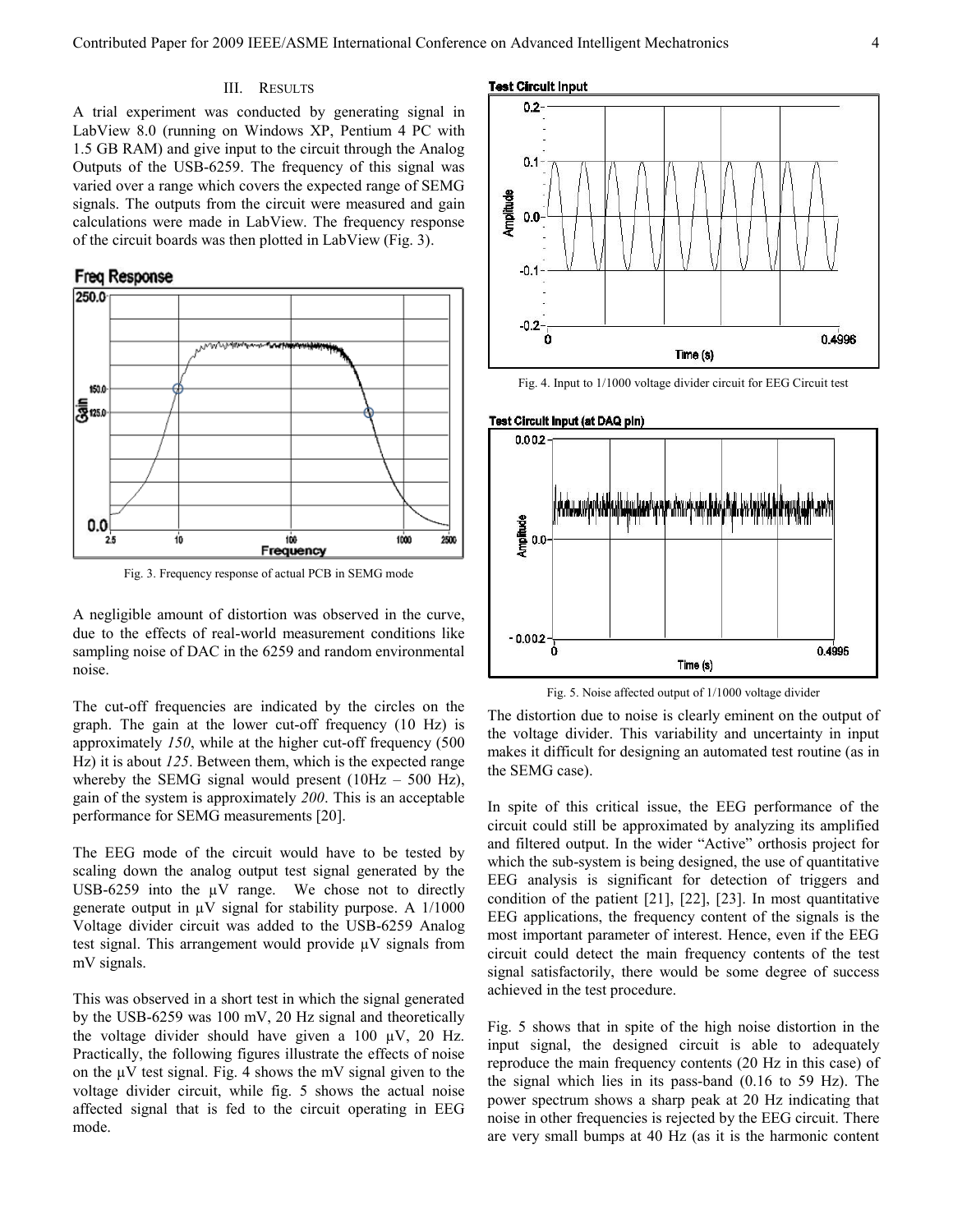from the 20 Hz signal) and at 50 Hz (power line frequency). These results do indicate that the EEG circuit did perform it main function in a satisfactory manner.

Fig. 6 shows the amplified and filtered signal from the designed circuit operating in EEG mode, while fig. 7 shows the power spectrum of this signal. This is useful for detecting the frequency contents of the signal.



Fig. 6. Test Output from circuit operating in EEG Mode

Power Spectrum



Fig. 7. Power spectrum of test output for circuit operating in EEG Mod**e**

For the verification of the performance of the proposed prototype to conclusively prove the viability of making this low-cost system, it was decided to measure the SEMG response of 4 sets of left hand finger flexions on both systems and compare the results. The electrode positions for measuring finger flexion were carried out as suggested in [10]. These positions are shown in fig. 8.



Fig. 8. SEMG Electrode positions for finger flexion



Fig. 9. SEMG (RMS) on the proposed system for 4 sets of left hand finger flexion

Fig. 9 shows the SEMG response measured by 9V battery operated version of the proposed prototype. LabView program was used for SEMG signal processing. It can be clearly seen from the above results that the proposed system can produce results which are stable and sensitive.

The motor can be programmed to rotate a certain degree after SEMG signal above threshold value is detected. This we call Active Mode rehabilitation, since the motor needs a trigger from SEMG signal before it rotates. The threshold varies depending on the subject and muscle group. The USB-6259 will trigger the motor whenever the average RMS value rises beyond specified threshold value.

Fig. 10 shows the Average RMS Value for the SEMG signal and settings for motor rotation. The angle through which the wrist joint moves can be easily set by the therapist. The speed with which the orthosis returns back to its original position can be adjusted, as well as the SEMG threshold value. Fig. 10 is the recommended front panel to be used by the therapist. A simpler 'patient version' will be developed in the future.



Fig. 10. Front panel of LabView Program for Active Mode Rehabilitation